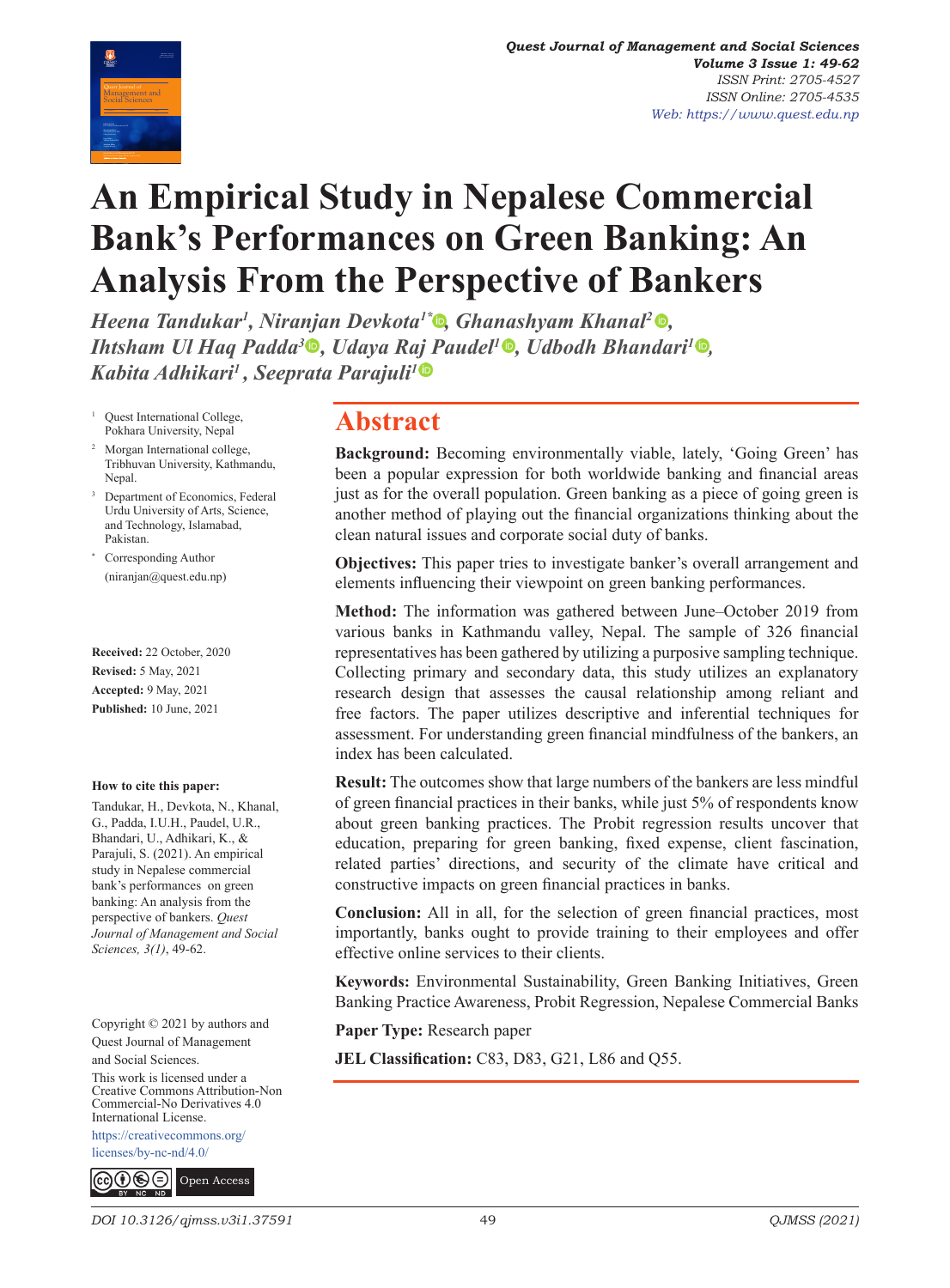## **Introduction**

Green banking is a emerging concept associated with the protection of the environment and sustainable development in the field of financial institutions which is still in the early stage in many parts of the world (Trehan, 2015; Rai et al., 2019). In this regard, Tu & Yen (2015) maintain that green banking as a new form of banking is playing an intermediary role between economic development and environment protection, and Yang et al. (2009) assert that e-banking service is supportive for the promotion of green banking. Hence, nowadays, banks have started considering green banking as a new way of coping with emerging environmental issues and to meet their corporate social responsibility (Islam and Das, 2013). More broadly, it will eventually help in safeguarding the planet and contribute to the achievement of sustainable development (Islam and Kamruzzaman, 2015).

Various efforts and initiatives have been taken by banks and other financial institutions which have led them to maintain green, environmentally friendly practices coupled with carrying out the carbonfootprint-reduction activities (Deka, 2015; Jha and Bhome, 2013; Bihari, 2010). Bangladesh Bank is the first financial institution to initiate the concept of green banking in a global context (Masukujjaman and Aktar, 2013). Similarly, in the Nepalese context, the first bank to introduce the green banking concept is Laxmi Bank (Mehta and Sharma, 2016). In such endeavors, banks are focusing on various environmental protection activities like promoting bicycles as emission-free means of transportation, offering attractive loan packages for environment-friendly products that reward the customer for ecofriendly practices (Mehta & Sharma, 2016). Regarding the condition for loan disbursement Bihari (2011) evidenced the Indian version of green banking that started with the objective of protecting the environment and these banks have set the environmental safety standards to be followed by all clients for the eligibility of receiving the loan. More importantly, Gupta (2015) states that the green banking system has many benefits as its products help to reduce paper consumption and protect the environment. Moreover, Tu & Yen (2015) have further argued that green banking practices in developing countries, as in Vietnam, is complemented by e-banking adoption for acquiring the maximum environmental benefits.

Rishal and Joshi's (2018) argument about green banking tools, techniques, and equipment helping in minimizing internal carbon footprints and external carbon emissions to safeguard the environment and Uddin and Ahmmed's (2018) assertion about investment in green projects for the sustainable development of financial institutions are noteworthy in this regard. In this sense, Sahoo and Nayak (2008) suggested the promotion of green banking practices in consideration of environmental and ecological aspects and talked about the "Green Channel Counter" to go ahead for innovation of 'green bank'. This discussion is further substantiated by the viewpoint of Bhardwaj and Malhotra (2013), who also asserted for the green bank practices to be adopted by businesses and industries from an environmental perspective.

Moreover, Rajesh and Dileep's (2014) assertion about banks' direct and indirect role for ecological footprints is worth-pondering. Arumugam and Chirute's (2018) suggestions for the disbursement of loans on condition of the adoption of environmental aspects are some of the remarkable arguments with respect to green banking practices. For such practices, Afroz (2017) illustrated green banking case of Bangladesh, involving in the management of energy in effective and efficient ways and reduction of paper use within the banking premises. In such circumstances, to substantially support the discussion over the need and significance of green banking practices, Yajurvedi (2015) contented that such practice is the way how banks are competing through bringing changes in their operation pattern policy wise and Lalon (2015) furthered this viewpoint by contending that customers' attention can be tapped strategically in environmentally benefitting the society. In the context of Nepal, Risal and Joshi (2018) provide the precise evidence of Laxmi bank in green banking practice that has been facilitating customers through easy transaction; avoidance of customer counter delay, awareness on digitalization and easy financing and protection of environment.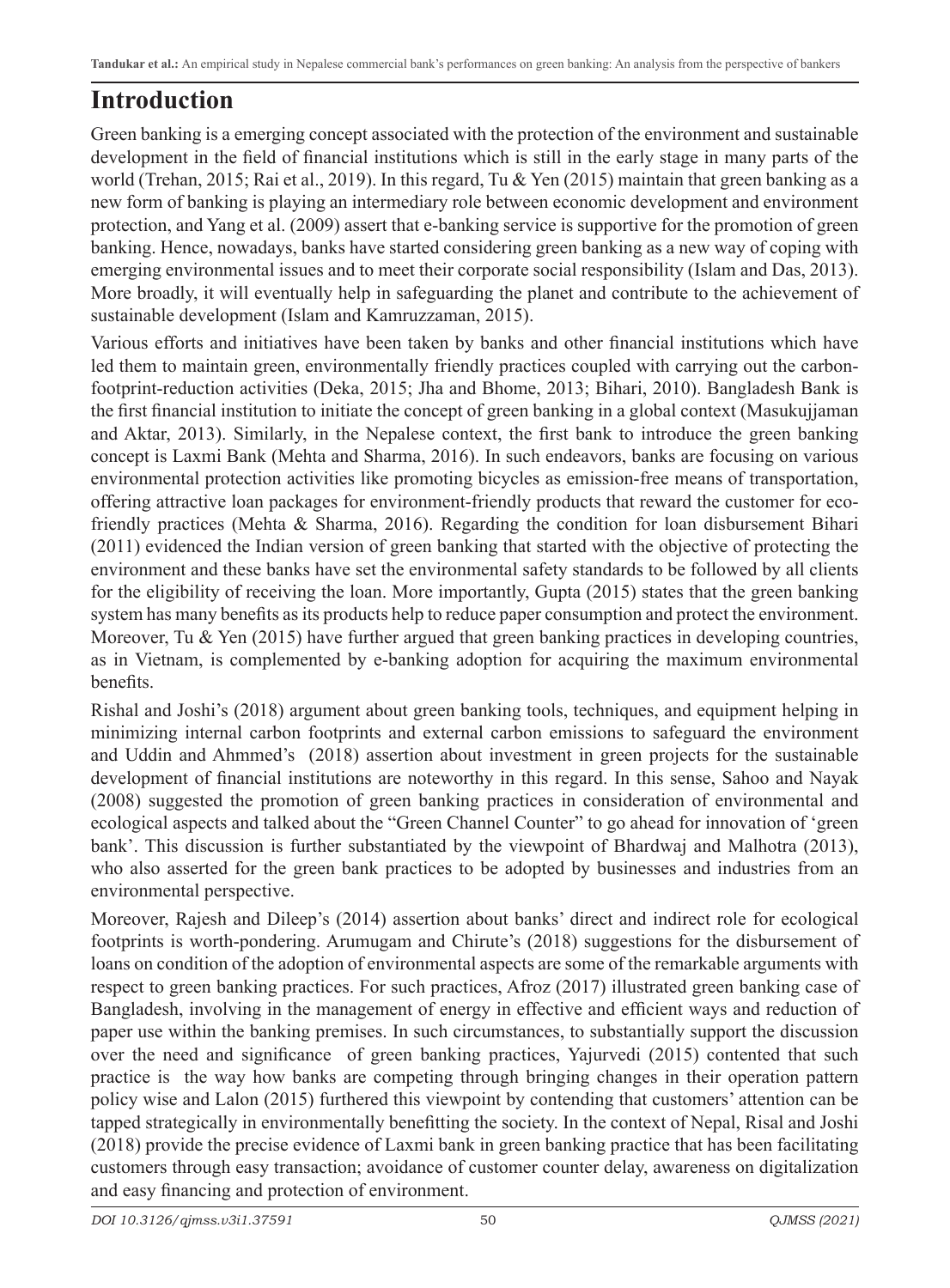Green banking has been an emerging issue in today's context, which has attracted many researchers to make study in this area throughout the globe (Rai et al., 2019). But it is a grim fact that the issue of green banking is novel and very less explored in context of Nepal. Therefore, this paper offers an improved understanding on importance of adopting green banking in the banks of Nepal. This research aims to analyze the banker's perspective on green banking in the commercial banks of Kathmandu valley, Nepal.

Remaining part of the study is structured as follows: section 2 portrays the methods used in the study. Likewise, Section 3 unleashes result and data analysis, section 4 of the paper presents discussion and the final section concludes with recommendations.

### **Review of Literature**

### *Conceptual Framework*

The conceptual framework presented in figure 1 has been designed to meet the study objectives. Various models dealing with factors like pressure from stakeholders, environment concern, and minimization of risk and improvement of image show positive relation with the practices of green banking. Similarly, after reviewing various literatures different dependent and independent variables are identified that are concerned with adoption of green banking practices. The dependent variables are adoption of green banking, banks' environmental performance and understanding of green banking for different models. The environmental concern, potential for the profitability, energy efficient equipment, in-house green decoration, electronic transactions, green loan, risk minimization, paperless statements, green project, solar energy consumption, green policy, internet banking, pressure from stakeholders, mobile banking, green lending policy and environmental trainings are independent variables (Arshad et al., 2011; Sharma, 2013; Sharma et al., 2014; Sharifi & Hossein, 2015; Masukujjaman et al., 2017). It is common understanding of practice of green banking, which supports to reduce the extreme use of energy, power and paper (Risal and Joshi, 2018). Furthermore, green banking implies the bank without pollution through which it is possible to use environment friendly products and/or instruments (Mehedi et al., 2017; Rai et al., 2019).

#### **Figure 1: Conceptual Framework**

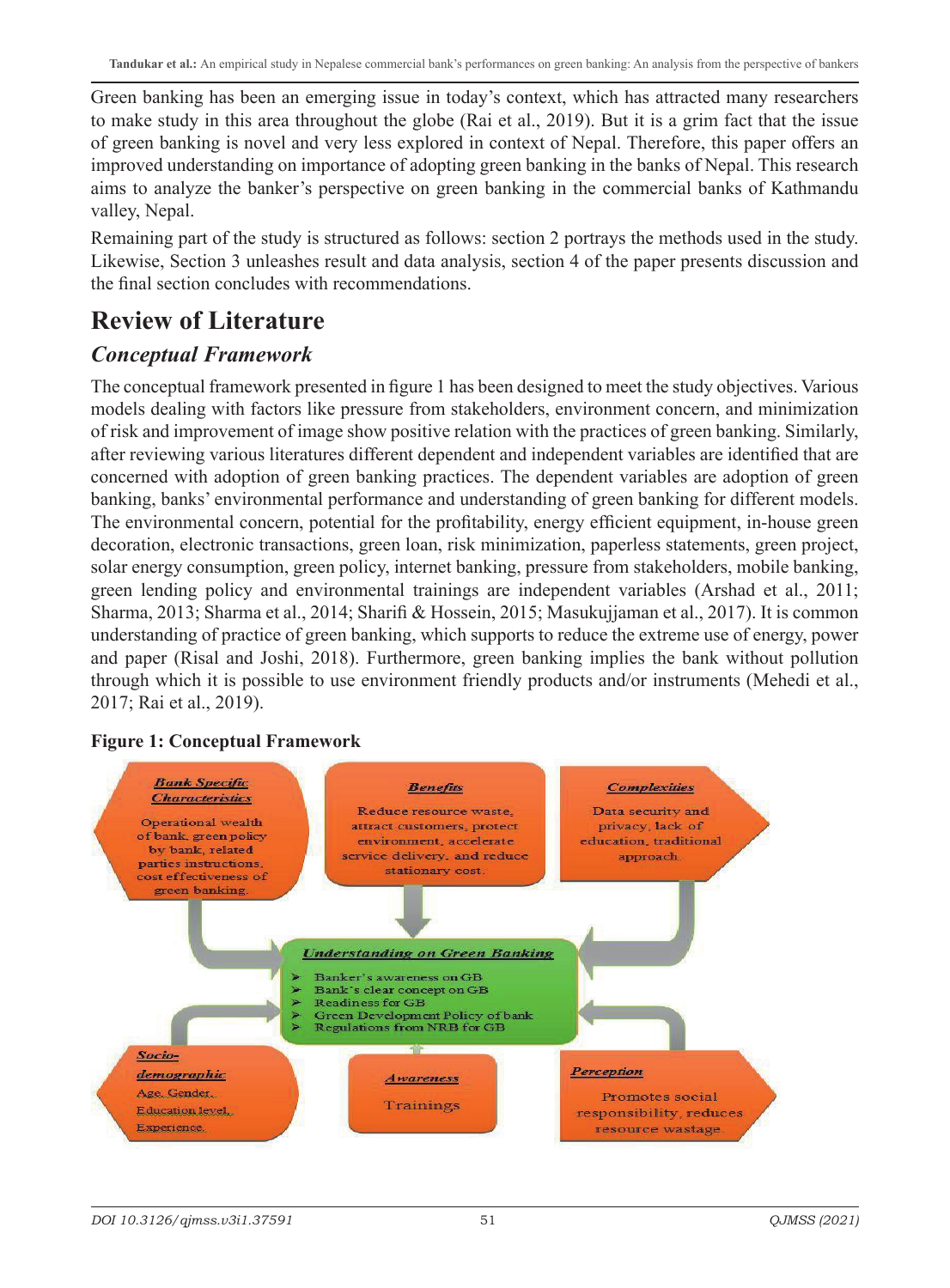#### **Source:** Adopted from Mehedi & Kuddus (2017) with some modification by authors.

For green banking practice to be adopted, it requires basic understanding of proper environment management, its strategies and policies (Mehedi and Kuddus, 2017). Similarly, Schub (2015) stated that green banks only invest on those projects, which are economical with proven technologies, loaners or project owners are being able to save money from reducing the carbon emission and energy savings.

Figure 1 presents various variables that can affect the general understanding of the bankers regarding green banking. After reviewing various articles related to green banking, the researchers have made the above study's conceptual framework based on ground realities (Arshad et al., 2011; Sharifi & Hossein, 2015; Masukujjaman et al., 2017). The above conceptual framework includes the sociodemographic factors like age, gender, and work experience and education level of the respondents, which can affect their knowledge on green banking. Similarly, this study also deals with the awareness and perception of bankers which further incorporates sub-variables like know how, training, practices, existing technology, clear concept, readiness to adopt promotion of social responsibility, advocating cleanliness, reduces resource wastage, supported by government laws, and upholds ethics in business in green banking.

This study also concerns with determining factors of green banking practices. These practices include organizational pressure, environmental policy, operational wealth of bank, green policy by bank and related parties' instructions. Likewise, the above framework also includes the major benefit of green banking practices which can reduce resource waste, attract customers, covers CSR, protect environment, accelerate service delivery, reduces stationary cost, and raise profit. However, during the review of literature the researchers analyzed and found some complexities on the part of banks and financial institutions hurdling them in adopting and practicing green banking policies. These complexities include data security and privacy, lack of education, technical issues, traditional approach and lack of infrastructure. As this study is also related with the concept of reducing harmful resources and make the banking operations paperless, this framework has been designed to analyze the different dimensions related to the activities involved in adopting green banking practices in the banks.

#### *Empirical Framework*

Since acquiring of sustainable livelihood and mitigation of climate change problem is possible through green banking, it is essential to promote and popularize such banking practices through knowledge and information spreading to bankers and customers (Rai et al., 2019). However, green banking initiatives determine the way the bankers and customers perceive and adopt it (Shrestha et al., 2020). It is generally thought that people use green banking practices on the basis of net benefit they get from it (Mendelsohn, 2012). The theoretical framework presented in figure 1 suggests following model to find out the significant green banking determining factors by bankers.

Green Banking  $(Y) = f$  (socio-demographic factors, awareness, perception, bank specific characteristics, benefits, complexities)

For empirical results, regression analysis is done to ascertain variables influencing bankers understanding on green banking practices in bank. The research tries to take hypothesis in five different ways in commercial banks of Kathmandu Valley from the perspective of bankers. Following null hypotheses are to be tested against their alternative hypotheses:

 $H_{01}$ : There is no significant relationship between green banking awareness and given explanatory *variables.*

*H<sub>n</sub>*: There is no significant association between bank's clear concept on green banking and given *explanatory variables.*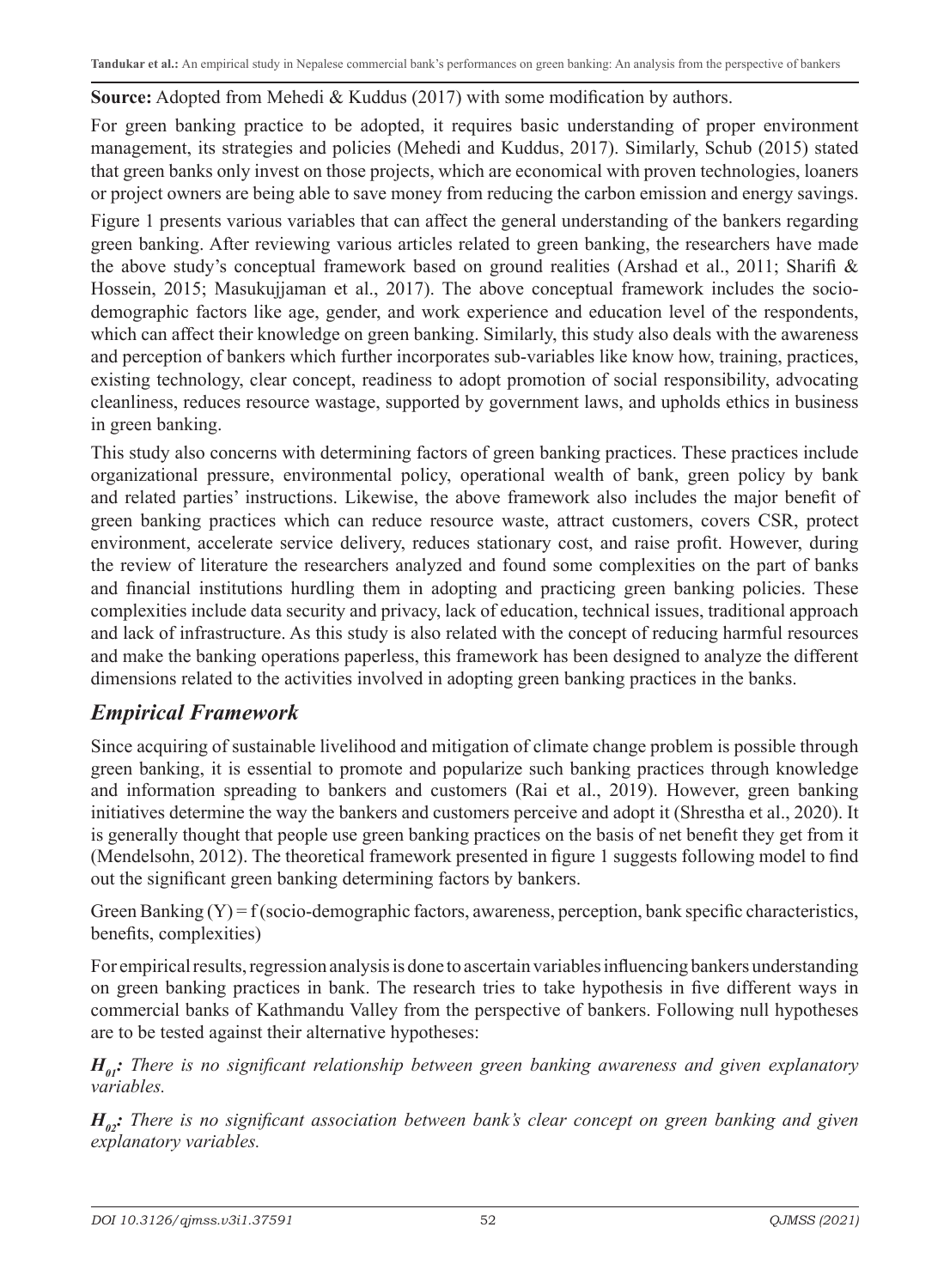$H_{a}$ <sup>2</sup>: There is no significant association between readiness for green banking and given explanatory *variables.* 

 $H_{0i}$ : There is no significant relationship between green development policies in bank and given *explanatory variables.* 

*H<sub>ns</sub>*: *There is no significant association between regulation from Nepal Rastra Bank (NRB) for green banking and given explanatory variables.*

The dependent variable (Y) is dichotomous variables, therefore, it can be written as:  $Y = \{1 \text{ if banks} \}$ understand about green banking  $\& 0$  otherwise}. To measure the binary outcomes on dependent variables several questionnaire choices models, such as linear probability, logit and probit models can be estimated (Devkota et al., 2018). Out of these models, probit model, as the most common model, has been estimated in many of the studies. The literature has shown significant statistical properties with value of probability bound with 0 and 1 (Devkota and Phuyal, 2018). This study will use probit model by following Budhathoki (2017). Table 1 presents the variables used in this study.

Calculation of Bankers' Awareness Index: Several researchers like Biswas (2011), Amoako (2012), Bhal (2012), Islam and Das (2013) have signified the importance of green banking awareness by bankers. Bankers' awareness level can be measured by such index in terms of the initiatives of green banking and their understanding on practice of green banking polices. Based on the studies, this study has developed an index. This dummy-based index measures individual banker's awareness index as proposed by Devkota and Phuyal (2018). Total 13 different type of questions are asked to the respondents to understand their awareness level. 1 represents awareness and 0 for otherwise are included within this dummy based index.

| Variables                | <b>Description Value</b>                            | Value                       | <b>Expected Sign</b> |
|--------------------------|-----------------------------------------------------|-----------------------------|----------------------|
| greenbanking awareness   | Respondent's awareness on $1 = Yes, 0 = No$         |                             |                      |
|                          | green banking                                       |                             |                      |
| yourbank_clearconcept_gb | Your bank provides clear $1 = Yes, 0 = No$          |                             |                      |
|                          | concept on green banking                            |                             |                      |
| ready gb                 | Bank is ready to accept green $  1 = Yes, 0 = No$   |                             |                      |
|                          | banking                                             |                             |                      |
| gbp inyourbank           | Green banking is practiced in $  1 = Yes, 0 = No$   |                             |                      |
|                          | your bank                                           |                             |                      |
| NRB reg                  | Regulations by Nepal Rastra $ 1 = Yes, 0 = No$      |                             |                      |
|                          | Bank on green banking                               |                             |                      |
| Socio-Demographic        |                                                     |                             |                      |
| age                      | Age of Respondent                                   | In years                    | $\pm$                |
| Gen                      | Gender of Respondent                                | $1 = Male$ , $0 = Female$   | 士                    |
| Edu                      | Respondent's<br>level                               | of In years                 | $+$                  |
|                          | education                                           |                             |                      |
| work exp                 | Work experience                                     | In years                    | $^{+}$               |
| bank give any training   | Received any training                               | $1 = if yes, 0 = otherwise$ | $+$                  |
| Perception               |                                                     |                             |                      |
| promotes_sr              | Bankers' think GB promotes                          | $1 = if yes, 0 = otherwise$ | $\pm$                |
|                          | social responsibility                               |                             |                      |
| reduces res wastage      | Bankers' feel GB reduces $ 1=$ if yes, 0= otherwise |                             | $\pm$                |
|                          | resources wastage                                   |                             |                      |

#### **Table 1: Description of Variables**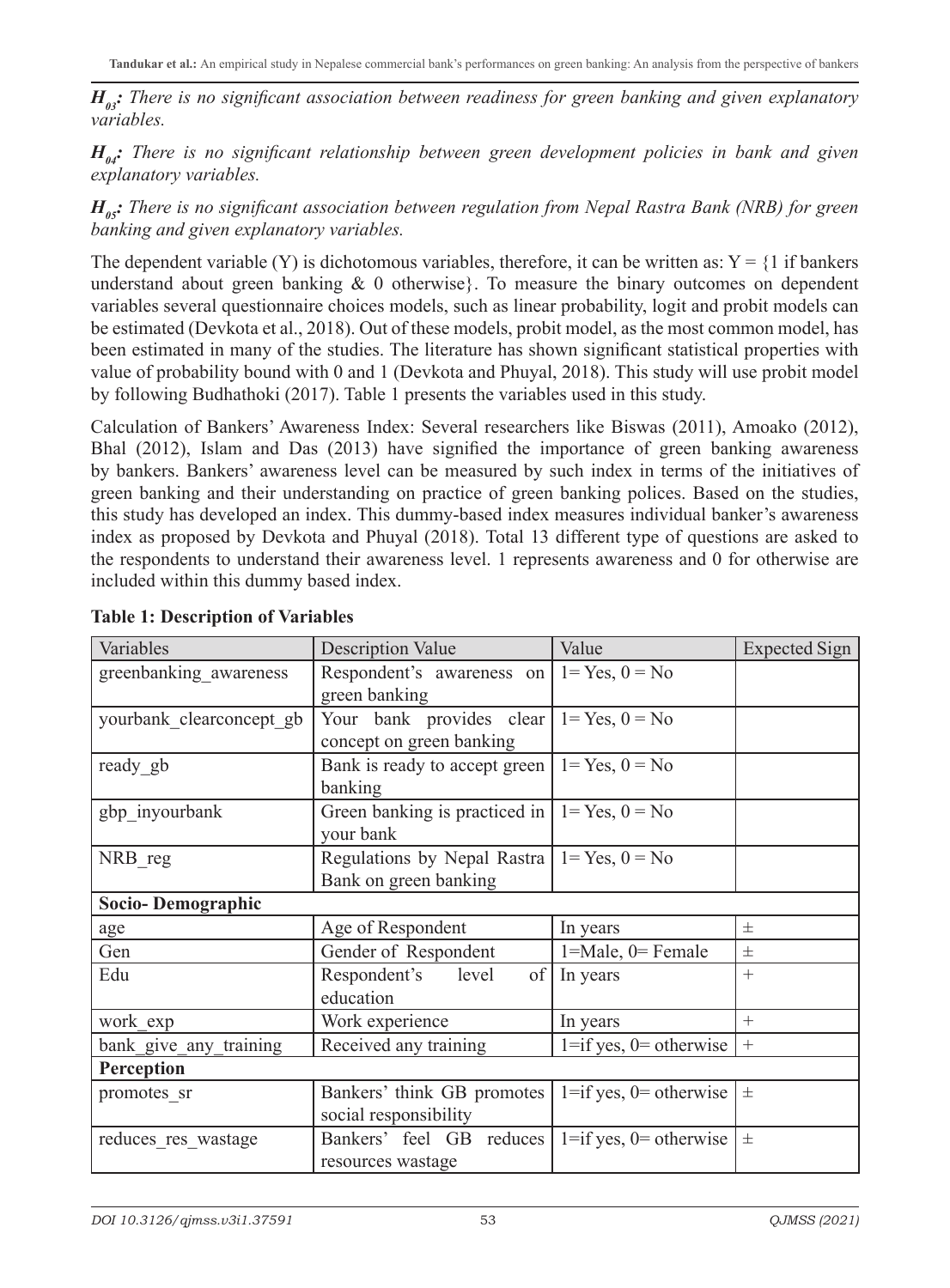| <b>Bank specific characteristics</b> |                                                         |                             |       |
|--------------------------------------|---------------------------------------------------------|-----------------------------|-------|
| operational_wealth_bank              | Bankers' think GB practices                             | $1 = if yes, 0 = otherwise$ | $\pm$ |
|                                      | depend on the available                                 |                             |       |
|                                      | operational wealth of bank                              |                             |       |
| green policy bank                    | Green policy by bank is $ 1=$ if yes, 0 = otherwise     |                             | $\pm$ |
|                                      | important                                               |                             |       |
| relates parties inst                 | Related parties instruction                             | $1 = if yes, 0 = otherwise$ | $\pm$ |
| cost effe gb                         | Bankers' think green banking                            | $1 = if yes, 0 = otherwise$ | $\pm$ |
|                                      | is cost effective                                       |                             |       |
| <b>Complexities</b>                  |                                                         |                             |       |
| data sec privacy                     | Bankers' feel data security $1 = if yes, 0 = otherwise$ |                             | $\pm$ |
|                                      | and privacy is a challenge to                           |                             |       |
|                                      | implement GB                                            |                             |       |
| lack edu                             | Bankers think<br>lack<br>of                             | $1 = if yes, 0 = otherwise$ | $\pm$ |
|                                      | education<br>provide<br>can                             |                             |       |
|                                      | problem in adopting GB                                  |                             |       |
| traditional app                      | Bankers' think they are more                            | $1 = if yes, 0 = otherwise$ | $\pm$ |
|                                      | comfortable with traditional                            |                             |       |
|                                      | approach                                                |                             |       |
| <b>Benefits</b>                      |                                                         |                             |       |
| red_resource_waste                   | Bankers' think GB helps to                              | $1 = if yes, 0 = otherwise$ | $\pm$ |
|                                      | reduces resource wastage                                |                             |       |
| att cus                              | Bankers' feel GB practices                              | $1 = if yes, 0 = otherwise$ | $\pm$ |
|                                      | can attract customers                                   |                             |       |
| protect envn                         | Bankers' think GB helps to                              | $1 = if yes, 0 = otherwise$ | $\pm$ |
|                                      | protect environment                                     |                             |       |
| acc_service_delivery                 | Bankers' think GB helps in                              | $1 = if yes, 0 = otherwise$ | $\pm$ |
|                                      | accelerate service delivery                             |                             |       |
| reduce stat cost                     | Bankers' think GB can reduce                            | $1 = if yes, 0 = otherwise$ | $\pm$ |
|                                      | stationary cost of the bank                             |                             |       |

### *Study Area and Data*

The study area chosen for the study is Kathmandu valley. Kathmandu, Lalitpur and Bhaktapur districts are the three areas of the valley, which are located in Bagmati Province of Nepal. Kathmandu valley is the center for different major industries such as carpets, garments, finance, tourism, health, educational services, as well as, banking services. Shortage and lacking of service, and infrastructural development in many parts of Nepal have forced and made Kathmandu valley as a hub for many business and service activities. Present scenario shows the rapid growth of banking industry in Nepal. The study selected Kathmandu valley because many business activities occurs in this city area. Also, all 28 commercial banks operating in Nepal have their headquarters in Kathmandu valley.

This research is based on explanatory research design. Data from both primary and secondary sources were collected in order to get reliable and valid data. Questionnaire method was applied to collect the primary data using ground survey of the study area with selected commercial banks in Kathmandu valley. Secondary data has been used for strengthening research and its findings. The secondary data were gathered from articles, journals, annual reports of banks, publications of National Planning Commission (NPC), reports from the publication of Sustainable Development Goals (SDGs), books, newspapers, banking documents, electronic media, as well as published and unpublished documents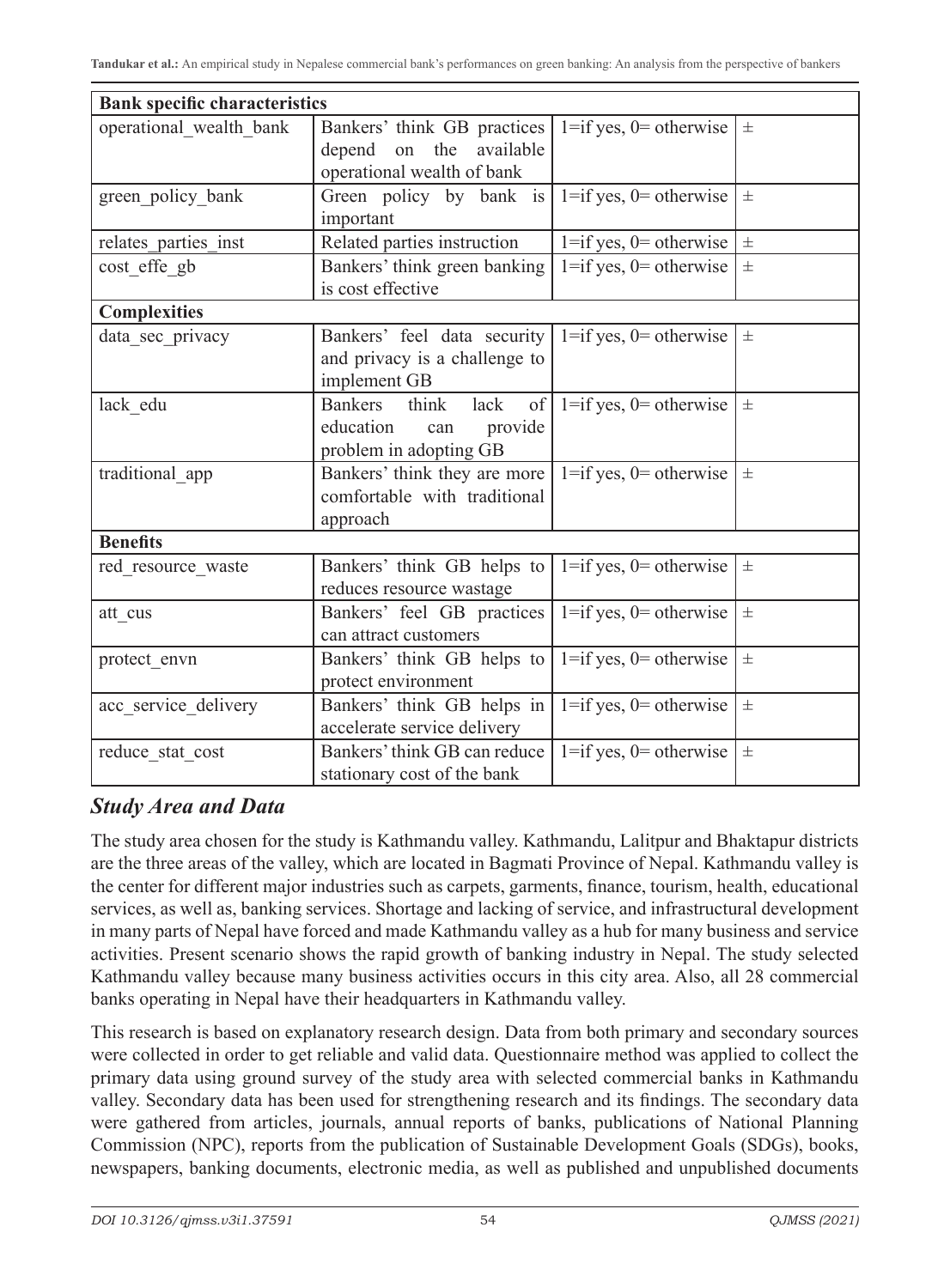of various research institutions. The employees from all 28 A grade<sup>1</sup> commercial banks operating in Kathmandu are the population for the study. The 326 sample were a relatively modest sample size drawn from the banks staff using non-probability sampling technique. The intended sample size of the study was 280 at 6% error.

## **Data Analysis and Results**

For the analysis of data, both descriptive and inferential methods are used. Descriptive statistics along with frequency counts are applied to see whether there appears any error in the process of data entry and tabulation. Descriptive and inferential statistics are used for the study. As a part of study analysis probit regression analysis is performed for identification of statistically significant variables that determine the bankers' perception on green banking in study area.

### *Descriptive Analysis*

The analysis reveals that two third of the bankers are above the age of 21 years, 22% of the respondents are between 31-40 and 4.9% are between the age of 41-50 years while only 2% respondents are above 51 years of age. The sex composition of the respondents shows that 51% are female and 49% are male. This suggests that the female bankers are almost equal to male bankers. Considering the educational background, the study indicates that many of the bankers have completed Masters degree. Regarding work experience of the respondents, study indicates that majority of the respondents have work experience of less than 10 years. However, male respondents expressed their greater work experience than female respondents. Regarding training input, only 10% of the bankers have received the green banking trainings and 90% bankers haven't. Among those 10% bankers who have received the green banking training, 64.52% of bankers have received the trainigs conducted by the banks whereas 12.90% of the bankers have received the training from outside, 22.58% have received from both office and ouside. According to the analysis, most of the bankers (57.06%) are aware about the concepts of the green banking. However, 25.77% of bankers are unaware about this concept even their bank has the green banking services like, green initiatves, mobile banking, e-banking, etc. Majority of female respondents (34.05%) think green banking is environmental banking and 28.53% male respondents also perceive the same. For such argument, Evangelinos et al. (2009) maintained that several banks are now in situation of implementing green banking to deal with contemporary challenges of environmental problem.

| Variable                 | Mean     | Std. Dev. | Min              | Max |
|--------------------------|----------|-----------|------------------|-----|
| greenbanking_awareness   | .5613497 | .4969848  | $\left( \right)$ |     |
| yourbank clearconcept gb | .2389937 | .427141   | $\theta$         |     |
| ready gb                 | .3925234 | .4890746  | $\Omega$         |     |
| gbp_inyourbank           | .1732852 | .3791787  | $\Omega$         |     |
| reg nrb gb               | .1766667 | .3820236  | $\theta$         |     |
| Gen                      | .4907975 | .5006838  | $\Omega$         |     |
| Age                      | 29.8589  | 6.848584  | 21               | 58  |
| work exp                 | 5.915644 | 6.34506   | 0.5              | 38  |
| Edu                      | 2.542945 | .5893902  |                  | 4   |
| bank give training       | .0650155 | .2469357  | $\Omega$         |     |
| promotes sr              | .634375  | 4823593   | $\Omega$         |     |

#### **Table 2: Descriptive Analysis**

1 As Nepal Rastra Bank (NRB), there are currently 28 Commercial Banks (Class A) in Nepal. A grade is allotted to the Commercial banks with paid-up capital of NRs 8 billion ( $\approx$ USD 70 Million).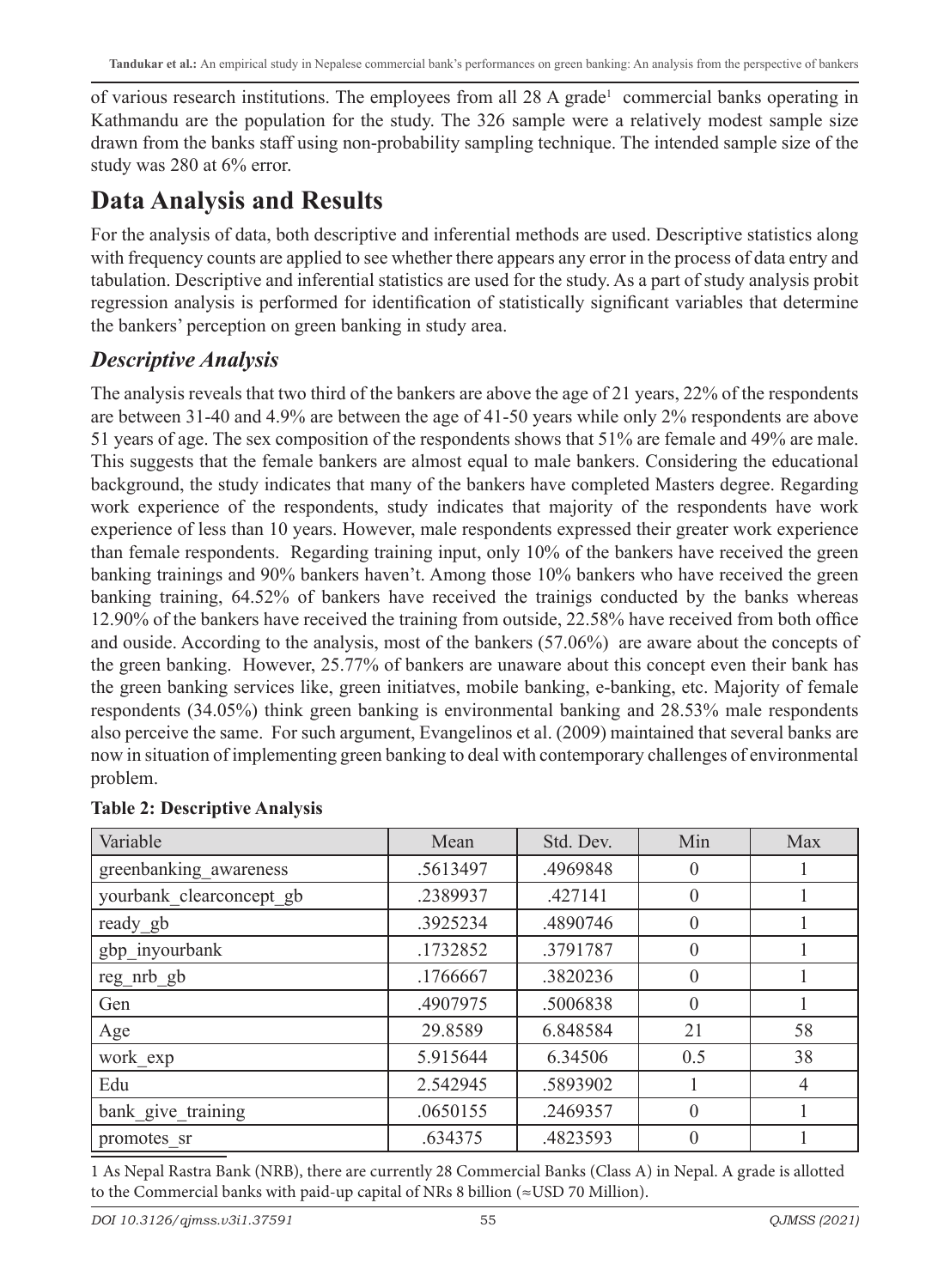**Tandukar et al.:** An empirical study in Nepalese commercial bank's performances on green banking: An analysis from the perspective of bankers

| Variable                | Mean     | Std. Dev. | Min      | Max |
|-------------------------|----------|-----------|----------|-----|
| reduces res wastage     | .79375   | .4052458  | $\Omega$ |     |
| operational_wealth_bank | .5297806 | .4998965  | $\theta$ |     |
| green policy bank       | .4576803 | .4989885  | $\theta$ |     |
| relates parties inst    | .1473354 | .3549968  | $\Omega$ |     |
| red resource waste      | .7909408 | .4073471  | $\Omega$ |     |
| att cus                 | .4912892 | .5007973  | $\theta$ |     |
| protect envn            | .7735192 | .4192849  | $\Omega$ |     |
| acc service delivery    | .3937282 | .4894292  | $\Omega$ |     |
| reduce stat cost        | .5470383 | .498652   | $\Omega$ |     |
| cost effe gb            | .6969697 | .4603439  | $\Omega$ |     |
| data sec privacy        | .4734694 | .5003177  | $\Omega$ |     |
| lack edu                | .6530612 | .4769705  | $\theta$ |     |
| traditional_app         | .4979592 | .5010194  | $\Omega$ |     |

Among various banking services, mobile banking (32%) is the most common service that is being used by all the banks. Second mostly used service is online banking (27%) followed by saving paper while the other are ethical banking, power supply equipment, remote deposits, use of solar energy, green checking account, green loan, green credit card, green saving accounts, green mortgage, and green money market accounts. Almost two third (62.27%) respondents are aware that green banking provides significant benefit to the customers. In this sense, Meena (2003) argued about the benefits of green banking being observed in various dimensions in developing countries, such as avoidance of paper work; awareness campaign about environment; providing green bank loan in lesser rates; formation of environmental standard policy for lending. In our study, majority of the respondents (59.20%) think green banking initiatives help in contributing sustainable development and 69.02% think environmental conservation and sustainable growth in future are possible due to green banking initiatives. In this context, Rahman et al. (2013) argued that bank's day to day activities like green investment management, online and paperless deposit management, and other e-activities can lead bank to become greener. In survey research, out of total respondents, 41.10% respondents are aware about its benefits. Likewise, 57.98% respondents feel that green banking is important in terms of change in climate.

Technology is important factor for easy and smooth provision and adoption of green banking, which Yang et al. (2009) significantly discussed that empirically proven e-banking services are found helping banking institutions for a green banking solution coupled with other banking activities along with their role in eliminating physical and geographic boundaries. As per the perception of respondents the existing technology is not sufficient  $(33.74%)$  to promote green banking while only  $21.47%$ respondents feel that the existing technology in their bank is sufficient for promoting green banking. Similarly, regarding readiness for green banking, 38.65% respondents are ready for green banking but 36.81% respondents are still confused in accepting green banking in their bank because of the lack of training and knowledge. For such confusion and dilemma of adopting green bank practice, Choudhury, Salim, Bashir and Saha (2013) sounded substantially for every bank's needs for participating in the new green product development process in today's intense national and global banking competition. Furthermore, the statistics also show some technical and administrative issues in implementing green banking in banks. According to the result, few many (32.82%) respondents are not aware about any green development policy in their banks. Likewise, it is seen that 32.51% respondents are not aware about the Nepal Rastra Bank (NRB) regulations regarding green banking.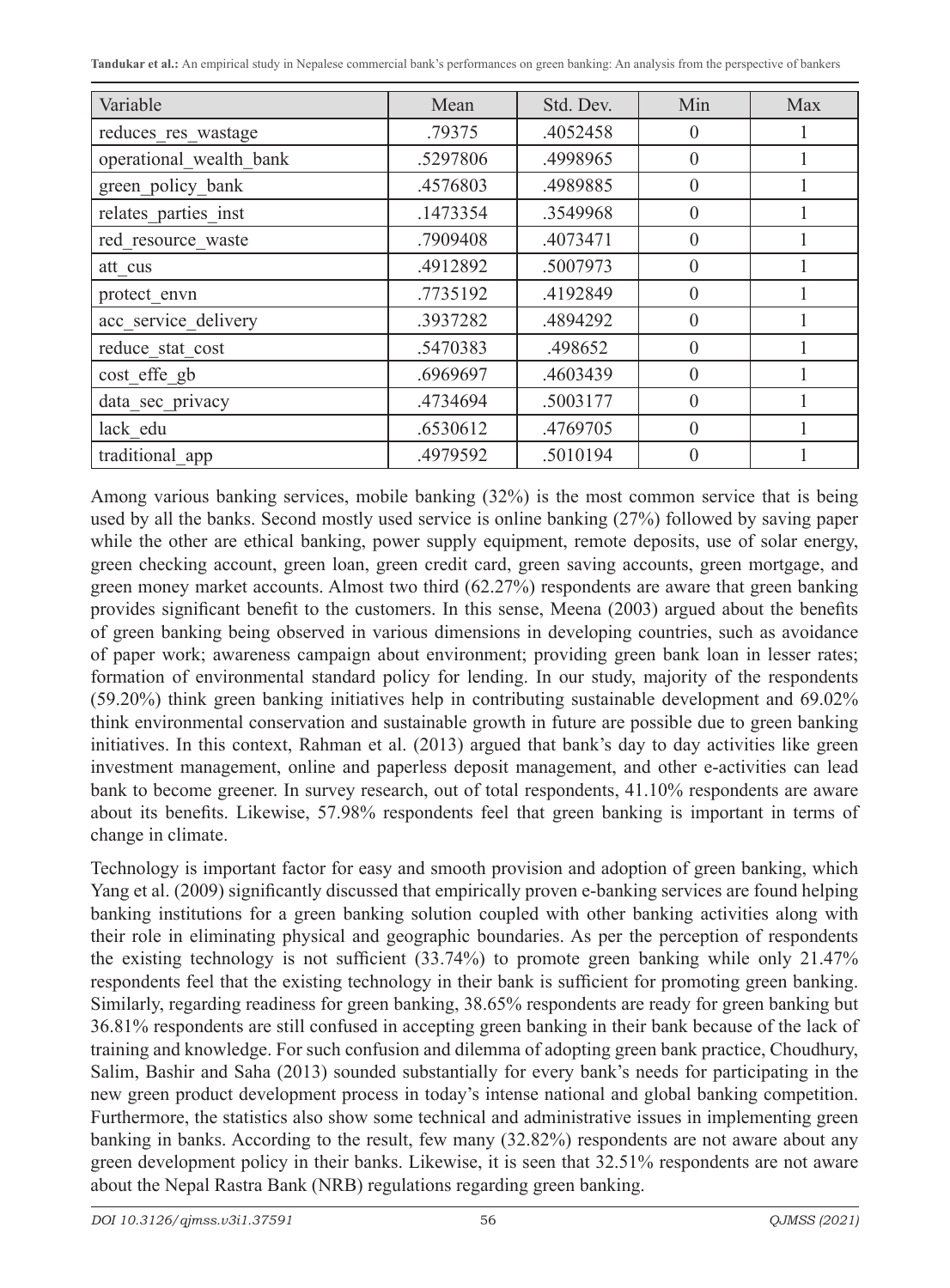Green Bank's policy and related parties' instruction along with organizational pressure, environmental policy and operational wealth are found to affect bankers' perception regarding green banking. 53.06% respondents have stated that environment policy can impact the perception of bankers, 44.78% respondents state that green policy by bank can impact the bankers thinking, 39% respondents chose operational wealth of the bank that can affect the bankers perceptions. Similary, 35.58% and 14.14% respondents stated that organizational pressure and related parties' instruction respectively can affect the bankers perception regarding the green banking. In this context, Lymperopoulos et al. (2012) asserted about the importance of green marketing in contributing towards sustainable development

The results reveal that majority of respondents think there is need of green banking related trainings for employees for effective implementation of green banking polices and services. Similarly, it is found that the awareness among bankers and customers regarding green banking services are equally significant to improve the scope of green banking in various banks. Likewise, 25.76% respondents gave suggestions to widen the area of green banking in commercial banks and 22.61% think that there should be proper implementation of polices regarding green banking in their banks. In such circumstances, Masukujjaman et al. (2017) made his argument on the rationale of financial institution entering into green banking system due to two driving factors- increasing customer demands and greater environmental awareness. Furthermore, the recommendations like proper education, use of latest technology, provision of effective online services, reduction of paper consumption and initiation from NRB are suggested by respondents for promotion of such banking practices.

### *Green Banking Awareness*

The age group in between 21-30 seems to be more aware as compared to other age groups of respondents. Majority (76.38%) of respondents are less aware, however, 18.40% were moderately aware and 5.21% were highly aware about green banking in their respective banks. On the basis of gender, 42.02% female respondents are less aware about green banking as compared to male whom which 34.36% are less aware, 10.7% male are moderately aware whereas 7.67% female, respectively. The awareness index shows only 3.99% male and 1.23% female respondents are highly aware over the green banking practices in their banks. In this sense, Bahl (2012) also talked about benefit of green banking as increasing paperless work and business people's awareness, loan sanction with low interest rates and following of environmental standards. Further,work experience of the bankers can determine their awareness level about green banking practices in their banks. Out of 326 respondents, 74.54% bankers have below 10 years of work experience and out of them, only 5.35% are highly aware about green banking and 13.12% and 76.13% are moderately aware and less aware respectively about green banking.

Majority of respondents who completed master level are highly aware about green banking which means the education of an individual can increase their awareness level as well. In contrast to it, 77.08% respondents also holding masters degree are less aware about green banking. However it is so, Choudhury, Salim, Bashir and Saha (2013) sounded for every bank's needs for participating in the new green product development process in today's intense national and global banking competition. In our study, 21.85% of respondents show they have completed upto bachelors degree and are moderately knowledgeable about banking practices in their banks. The result of awareness level indicates that 76.38% respondents are less aware about green banking practices in their banks. Similarly, 18.40% respondents are moderately aware and only 5.21% respondents are highly aware about green banking practices. Therefore, the result shows that the awareness level of banker's is very low as more than 50% are less aware about green banking practices in their banks. Moreover, Chen et al. ((2018) have called banks as the conscious member of the society, which are aware of the environmental changes and can play crucial role to support the government efforts in reducing carbon emission through green banking practices.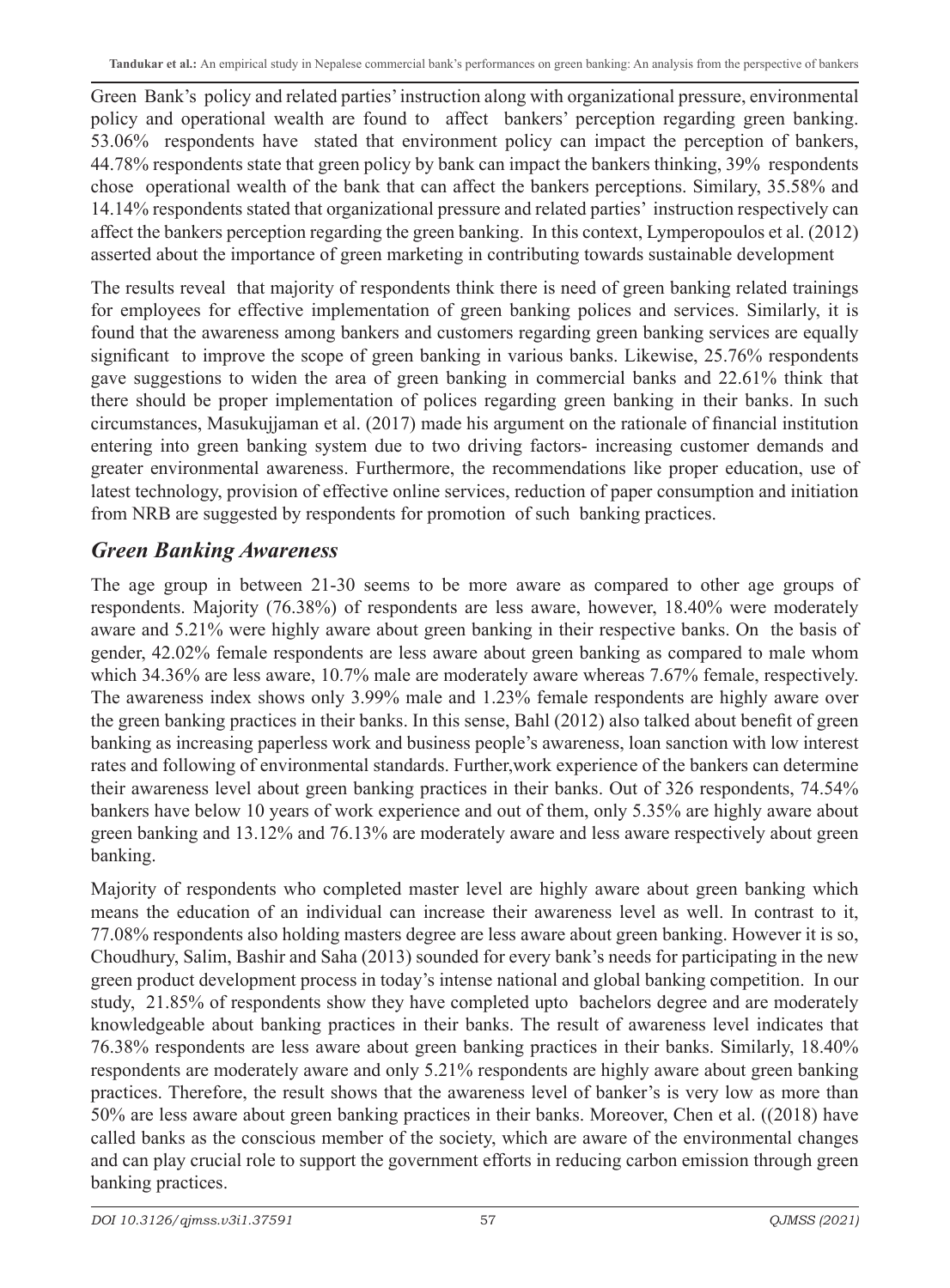### *Regression Analysis*

Regression is performed for binary outcome variables with probit regression. The dependent variables with two possibilities are binary outcome variables. In this study, the probit regression is performed to know the bankers' perception on green banking and to analyze its determinants. The probit regression results are presented in table 3.

The first model of the study indicates that nine independent variables have significant relationship with green banking awareness. Six of the factors (education, bank giving trainings, related parties instruction, attention to customers, environmental protection and reduce stationary cost) had a positive relationship with green banking awareness. Whereas, three factors (operational wealth of banks, green policy by banks, accelerate service delivery) have negative significant relation with green banking awareness among the respondents. In such discussion, Rahman, Ahsan, Hossain & Hoq (2013) reasoned six crucial spheres of activities for banks to be green- investment management, deposit management, housekeeping, development of human capital process, corporate social responsibility (CSR), and consciousness promotion among clients and general mass. The other variables are insignificant. The second model of the study estimates the relationship between bank's clear concept about green banking and other independent variables. It reveals that trainings provided by bank, operational wealth of bank, green policy by bank, green banking reduces resource wastage, data security and privacy, traditional approach, green banking protects environment, and lack of education are significantly related to bank's clear concept about green banking. There are five independent variables that are positively significant in model 2 and three variables are negatively significant. The variables named green banking protects environment, operational wealth of bank and data security and privacy, trainings provided by bank, green policy by bank are significant with bank's clear concept about green banking. However, the dependent variables i.e. green banking reduces resource wastage, lack of education and traditional approach are negatively significant with bank's clear concept about green banking. Further, Hossen et al. (2014) concerns about three aspects that the De-materialization, De-carbonization, and Demobilization in the day to day banking activities are the salient features of green banking as a part of e-commerce.

The relationship between the readiness for green banking and independent variables is explained presented in the third model. There are four variables that are significant with one dependent variable named readiness for green banking. It indicates that trainings provided by bank, perception that green banking protects environment and cost effectiveness are significant with readiness for green banking. However, one independent variable named green banking reduces resources waste is negatively significant with readiness for green banking. The fourth model of the study illustrates the relationship between awareness about green development policy in bank with other independent variables. The result presented in table 2 shows that six independent variables namely gender of respondent, educational level of respondents, trainings provided by bank, green policy by bank, lack of education and traditional approach are significant with green development policy by bank. Out of six significant independent variables, four of them are positively significant and two are negatively significant with dependent variable i.e. green development policy in bank. Gender, educational level, Green banking policy by bank and trainings provided by bank are significant with awareness about green development policy in bank . Likewise, lack of education and traditional approach are negatively significant with awareness of respondents on green development policy in bank. Moreover, in its overall frame of understanding, Goyal and Joshi (2011) significantly mentioned about green banking gaining cultural power, since social banking includes the concepts of humane and humanist in financial activities.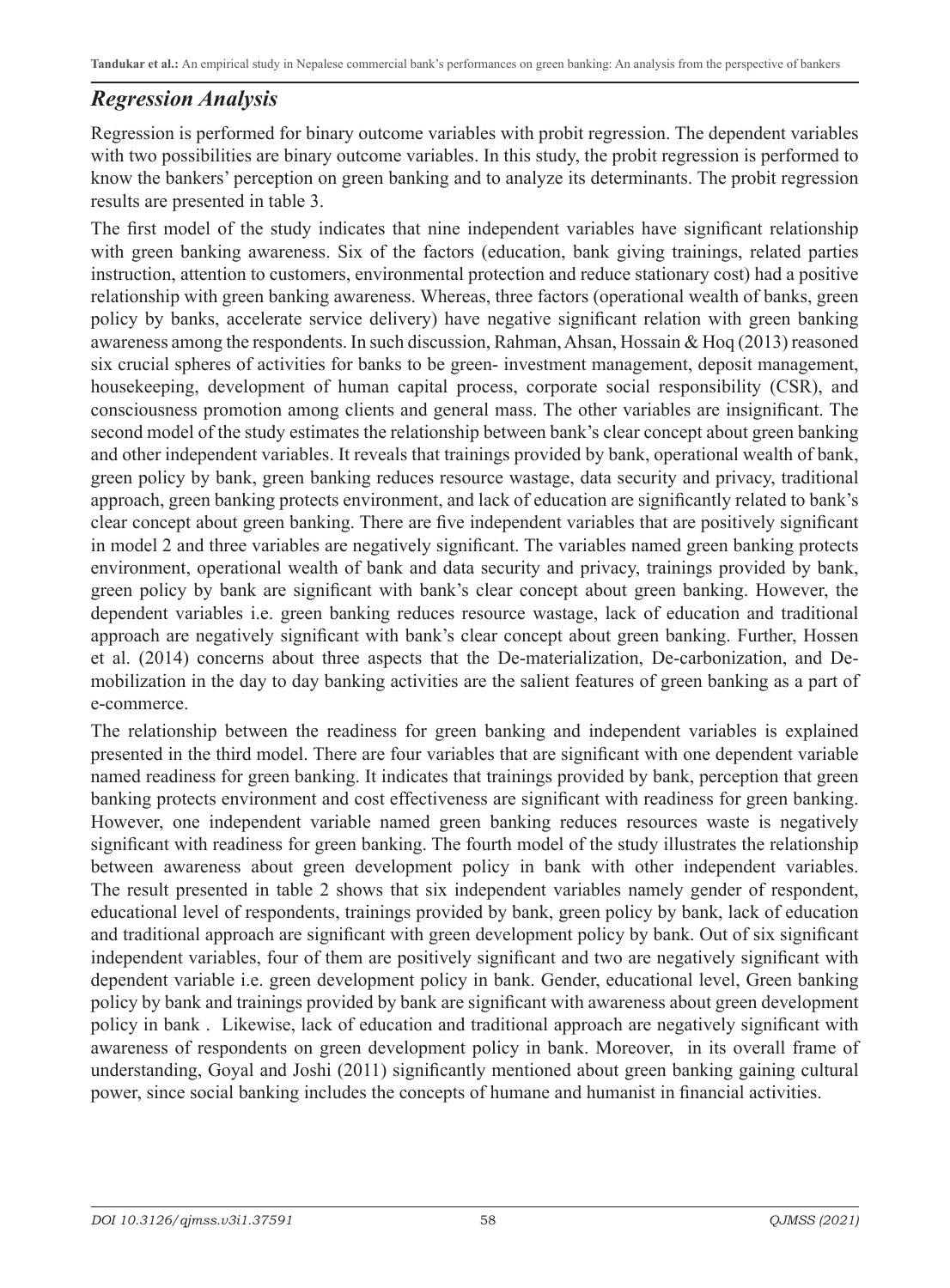| Variables               | Model 1<br>greenbanking | Model 2<br>yourbank | Model 3<br>ready gb | Model 4<br>gdp | Model 5<br>NRB Reg |
|-------------------------|-------------------------|---------------------|---------------------|----------------|--------------------|
|                         | aware                   | clearconcept_gb     |                     | inyourbank     |                    |
| Gen                     | 0.0763                  | 0.325               | $-0.151$            | $0.712***$     | $-0.167$           |
|                         | (0.185)                 | (0.200)             | (0.179)             | (0.247)        | (0.234)            |
| Age                     | $-0.0457$               | 0.0110              | 0.00836             | 0.0114         | 0.0233             |
|                         | (0.0280)                | (0.0301)            | (0.0281)            | (0.0382)       | (0.0359)           |
| work exp                | 0.00112                 | $-0.0115$           | $-0.0417$           | $-0.0299$      | $-0.0207$          |
|                         | (0.0305)                | (0.0316)            | (0.0290)            | (0.0426)       | (0.0372)           |
| Edu                     | $0.261*$                | $-0.0230$           | 0.0417              | $0.589***$     | $-0.106$           |
|                         | (0.156)                 | (0.166)             | (0.150)             | (0.210)        | (0.202)            |
| bank_give_any_training  | $0.733*$                | $1.085***$          | $0.625*$            | 0.999**        | $-0.113$           |
|                         | (0.401)                 | (0.387)             | (0.352)             | (0.441)        | (0.380)            |
| promotes_sr             | $-0.227$                | $-0.183$            | 0.0806              | 0.223          | 0.371              |
|                         | (0.193)                 | (0.214)             | (0.195)             | (0.284)        | (0.246)            |
| reduces_res_wastage     | 0.241                   | $-0.0298$           | $-0.193$            | $-0.222$       | 0.304              |
|                         | (0.229)                 | (0.266)             | (0.227)             | (0.266)        | (0.268)            |
| operational wealth bank | $-0.366*$               | $0.495**$           | $-0.281$            | 0.181          | $-0.649***$        |
|                         | (0.213)                 | (0.212)             | (0.187)             | (0.249)        | (0.252)            |
| green policy bank       | $-0.520**$              | $0.818***$          | 0.230               | $0.584**$      | $-0.106$           |
|                         | (0.237)                 | (0.246)             | (0.205)             | (0.269)        | (0.247)            |
| relates parties inst    | $0.757**$               | $-0.0728$           | 0.136               | $-0.303$       | $1.031***$         |
|                         | (0.320)                 | (0.294)             | (0.243)             | (0.340)        | (0.310)            |
| red resource waste      | $-0.448$                | $-0.877***$         | $-0.600**$          | $-0.270$       | $-0.214$           |
|                         | (0.277)                 | (0.286)             | (0.254)             | (0.323)        | (0.309)            |
| att_cus                 | $0.412**$               | 0.233               | $-0.262$            | 0.0935         | 0.234              |
|                         | (0.206)                 | (0.207)             | (0.197)             | (0.241)        | (0.232)            |
| protect envn            | $0.719***$              | $0.527**$           | $0.494**$           | $-0.299$       | $-0.583**$         |
|                         | (0.245)                 | (0.266)             | (0.233)             | (0.295)        | (0.257)            |
| acc service delivery    | $-0.445*$               | $-0.116$            | 0.224               | 0.350          | $-0.523*$          |
|                         | (0.249)                 | (0.225)             | (0.216)             | (0.279)        | (0.279)            |
| reduce stat cost        | 0.388*                  | 0.0326              | $-0.0855$           | 0.287          | $-0.693***$        |
|                         | (0.209)                 | (0.236)             | (0.208)             | (0.261)        | (0.254)            |
| cost effe gb            | 0.210                   | 0.0290              | $0.552**$           | 0.300          | $0.840***$         |
|                         | (0.227)                 | (0.234)             | (0.225)             | (0.294)        | (0.312)            |
| data_sec_privacy        | 0.122                   | $0.478**$           | 0.0691              | 0.205          | 0.291              |
|                         | (0.197)                 | (0.203)             | (0.183)             | (0.222)        | (0.228)            |
| lack edu                | $-0.231$                | $-0.397*$           | $-0.134$            | $-0.695***$    | $-0.345$           |
|                         | (0.205)                 | (0.224)             | (0.201)             | (0.239)        | (0.228)            |
|                         | 0.101                   | $-0.615***$         | $-0.291$            | $-0.739***$    | 0.346              |
|                         | (0.213)                 | (0.235)             | (0.197)             | (0.284)        | (0.233)            |
| Constant                | 0.788                   | $-1.215$            | $-0.186$            | $-2.992***$    | $-1.238$           |
|                         | (0.866)                 | (0.892)             | (0.827)             | (1.158)        | (1.132)            |
| Observations            | 235                     | 233                 | 233                 | 214            | 233                |

### **Table 3: Analysis by Probit Regression**

Note: Robust standard errors in parentheses while \*\*\* p<0.01, \*\* p<0.05, \* p<0.1.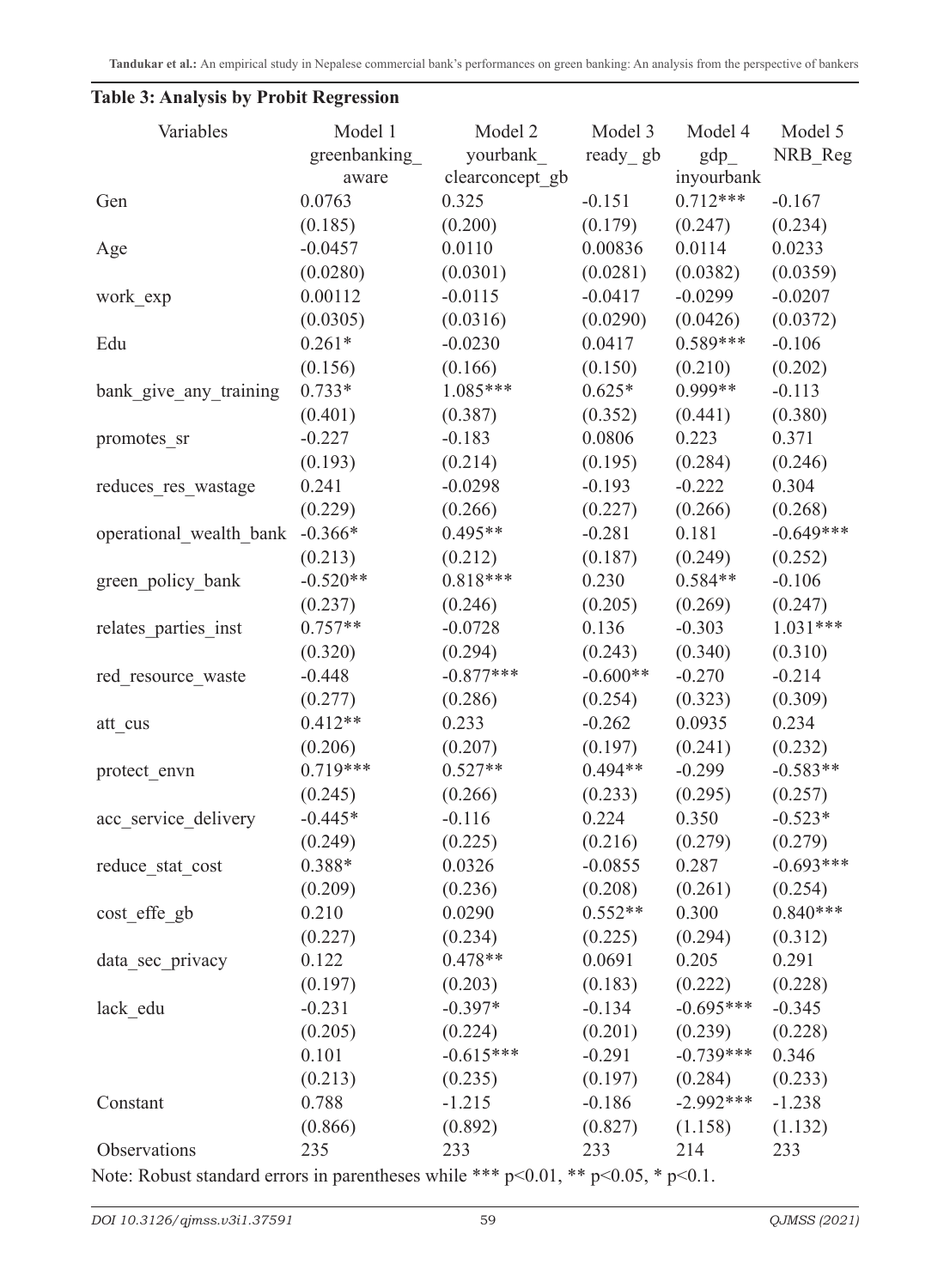In the fifth model, the relationship between regulations by NRB for green banking and other independent variables is narrated. There are six independent variables i.e. operational wealth of bank, related parties instructions, green banking protects environment, green banking accelerates service delivery, green banking reduces stationary cost and cost effectiveness of green banking are significant with regulations by NRB for green banking. For such discussion over environment issue, Ginovsky (2009) remarkably stressed on initiating to launch green banking products to ensure environmentally friendly business. Here, in our study, the results show that there are significant relationship in which two independent variables are positively significant and remaining four variables are negatively significant. The dependent variable is positively significant with related parties' instructions and cost effectiveness provided by green banking. The operational wealth of bank and green banking reduces stationary cost are negatively significant with regulations by NRB about green banking. Similarly, green banking accelerates service delivery has negative significance with regulations by NRB about green banking. In terms of the interpretation of above mentioned model, Jha and Bhome (2013); Karunakaran (2014); Singh and Singh (2012) comprehensively argued that Green banking, also termed as ethical banking or a sustainable banking, though controlled by the same authorities, is operated with an additional agenda of protection of the environment.

## **Conclusion and Implications**

The research is conducted in order to find out the bankers' perceptions over practices of green banking in commercials bank of Kathmandu Valley. Sustainable development in mitigating the institutional barriers and challenges of market for investment allocation is possible by the green banking practices (Uddin and Ahmmed, 2018). From the study, it is found that majority of the bankers have knowledge on such practices and the top most popular green banking practices in banks are mobile banking, online banking, saving paper, green saving account and ethical banking. Similarly, the result suggested that 38.65% of the bankers are ready for such banking practices in their banks. Likewise, respondents also provide some of the suggestions to improve green banking scope in commercial banks.

The implications from this study emerges for the bank owners to provide trainings to their employees about green banking, arrange proper education, take steps to reduce paper consumption, provide effective online services, create awareness about green baking among the bankers and encourage latest environmental-friendly technology. The result of awareness index shows that many of the respondents are less conscious on such green practices in their banks. The positive relationship between green banking awareness and education level of respondents, green policy by bank, related parties instructions, reduce wastage resources, protect government, accelerate service delivery, reduce stationary cost, and cost effectiveness of green banking are shown by the result of inferential statistics. Hence, we can make a clean argument that bankers' level of the awareness on green practices of bank can be increased if they are provided proper education and training about green banking.

## **Conflict of Interest**

Author(s) declares no conflict of interest while preparing this article.

## **References**

- Afroz, N. N. (2017). Green banking initiatives of Islamic bank Bangladesh limited. *Global Journal of Management and Business Research, 17*(1), 1-8
- Amoako, G. K. (2012). Improving customer service in the banking industry-case of Ghana Commercial Bank (GCB)-Ghana. *International Business Research, 5*(4), 134-139.
- Anish, B. K., Mahato, A., Thapa, S., Rai, A., & Devkota, N. (2019). Achieving Nepal's sustainable development goals (SDGs) by effective compliance of corporate governance. *Quest Journal of Management and Social Sciences, 1*(1), 50-72.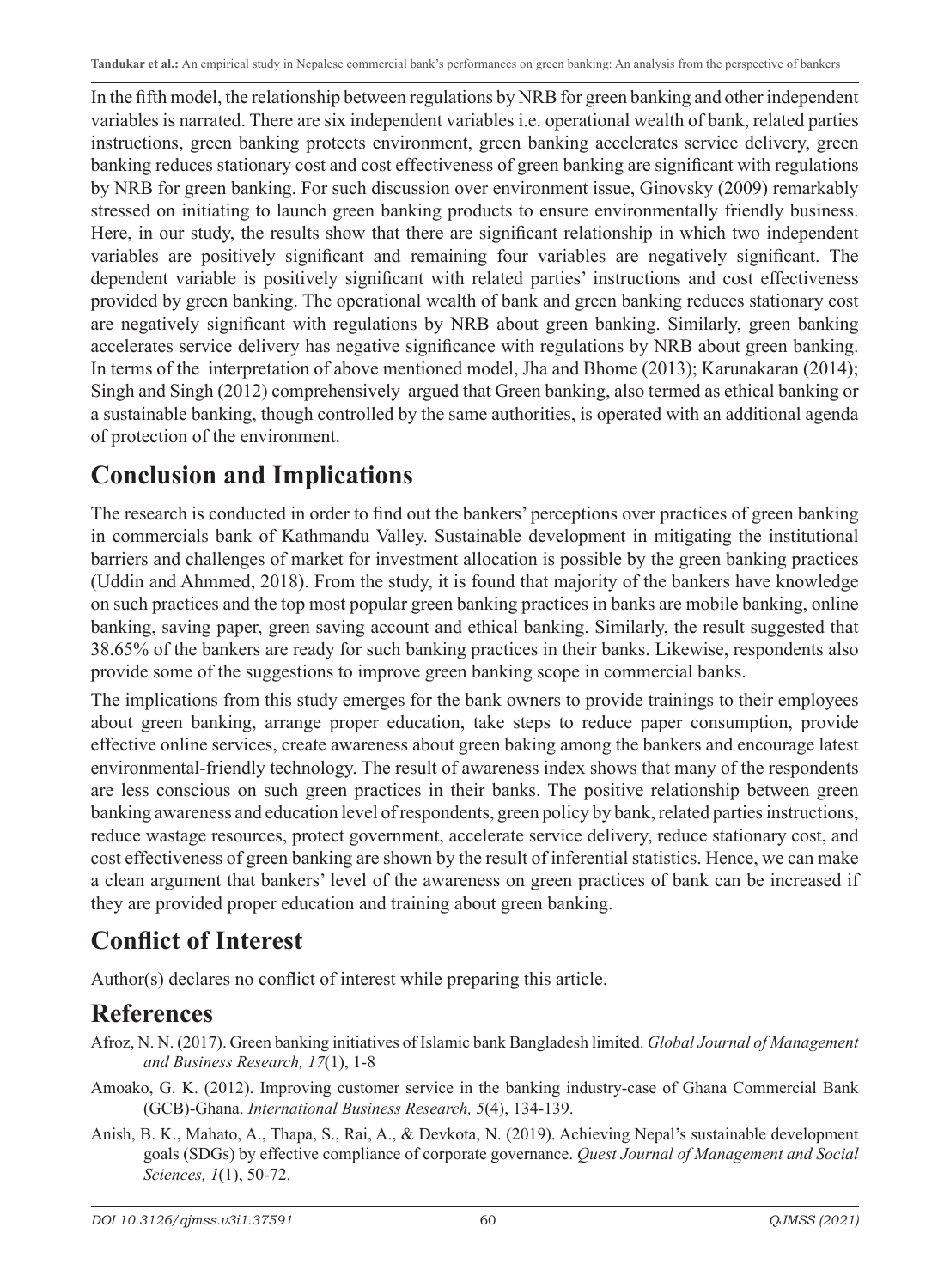- Arshad, M., Aslam, S., Razi, A., & Ali, S. A. (2011). A comparative analysis of Bankers perception on Islamic Banking in Pakistan. *International Journal of Economics and Research, 2*(4), 1-12.
- Arumugam, D., & Chirute, T. (2018). Factors determining the adoption of green banking amongst commercial banks in Malaysia. *Electronic Journal of Business & Management,* 50-62.
- Bahl, S. (2012). Green banking-The new strategic imperative. *Asian Journal of Research in Business Economics and Management, 2*(2), 176-185.
- Bhardwaj, B. R., &Malhotra, A. (2013). Green banking strategies: sustainability through corporate entrepreneurship. *Greener Journal of Business and Management Studies, 3*(4), 180-193.
- Bihari, S. C. (2010). Green banking-towards socially responsible banking in India. *International Journal of Business Insights & Transformation, 4*(1), 82-87.
- Bihari, S. C. (2011). Green banking–socially responsible banking in India. *The India Banker, 6*(1).32-37.
- Biswas, N. (2011). Sustainable green banking approach: The need of the hour. *Business Spectrum, 1*(1), 32-38.
- Budhathoki, N. K. (2017). Climate change: perceptions, reality and agricultural practice: evidence from Nepal. *South Asian Network for Development and Environmental Economics,* 85.
- Chen, Z., Hossen, M. M., Muzafary, S. S., & Begum, M. (2018). Green banking for environmental sustainabilitypresent status and future agenda: Experience from Bangladesh. *Asian Economic and Financial Review, 8*(5), 571.
- Coalition for Green Capital (2016). Growing clean energy markets with green bank financing: White paper. Retrived from http://coalitionforgreencapital.com/wp-content/uploads/2015/08/CGC-Green-Bank-White-Paper.pdf
- Deka, G. (2015). Green Banking Practices: A Study on environmental strategies of banks with special reference to State bank of India. *Indian Journal of Commerce and Management Studies, 6*(3), 11-19.
- Devkota, N., & Phuyal, R. K. (2018). Adoption Practice of Climate Change Adaptation Options among Nepalese Rice Farmers: Role of Information and Communication Technologies (ICTs). *American Journal of Climate Change, 7*(2), 135-152.
- Devkota, N., Phuyal, R. K., &Shrestha, D. L. (2018). Perception, determinants and barriers for the adoption of climate change adaptation options among Nepalese rice farmers. *Agricultural Sciences, 9*(3), 272-298.
- Evangelinos, K. I., Skouloudis, A., Nikolaou, I. E., & Leal Filho, W. (2009). An analysis of corporate social responsibility (CSR) and sustainability reporting assessment in the Greek banking sector. *In Professionals' perspectives of corporate social responsibility* (pp. 157-173). Springer, Berlin, Heidelberg.
- Ginovsky, J. (2009). Green banking-Inside and out. *Community Banker, 1*(1), 30-32.
- Goyal, K. A., & Joshi, V. (2011). A study of social and ethical issues in banking industry. *International Journal of Economics and Research, 2*(5), 49-57.
- Gupta, J. (2015). Role of green banking in environment sustainability-A study of selected commercial banks in Himachal Pradesh. *International Journal of Multidisciplinary Research and Development, 8*(2), 349-353.
- Hossain, M. Z., Ahmed, M., & Nisha, N. (2015). Consumer attitudes and perception towards green banking in Bangladesh. *Green Banking in Bangladesh and Beyond,* 48-76.
- Islam, A., & Kamruzzaman, M. (2015). Green banking practices in Bangladesh. *IOSR Journal of Business and Management, 14*(4), 37-42.
- Islam, M. S., & Das, P. C. (2013). Green banking practices in Bangladesh. *IOSR Journal of Business and Management, 8*(3), 39-44.
- Jha, N., & Bhome, S. (2013). A study of green banking trends in India. *International Monthly Referred Journal of Research in Management and Technology,* 2, 127-132.
- Jha, N., & Bhome, S. M. (2013). A Study of CRM-As a Strategic Tool Adopted by Banks with Reference to Axis Bank in Thane City. *Indian Journal of Applied Research, 3*(5), 454-457.
- Karunakaran, R. (2014). Green Banking–An Avenue to Safe Environment. *Galaxy international Interdisciplinary Research Journal, 2*(2).
- Lalon, R. M. (2015). Green banking: Going green. *International Journal of Economics, Finance and Management Sciences, 3*(1), 34-42.
- Lymperopoulos, C., Chaniotakis, I. E., & Soureli, M. (2012). A model of green bank marketing. *Journal of Financial Services Marketing, 17*(2), 177-186.
- Masukujjaman, M., &Aktar, S. (2013). Green banking in Bangladesh: A commitment towards the global initiatives. *Journal of Business and Technology (Dhaka), 8*(1-2), 17-40.